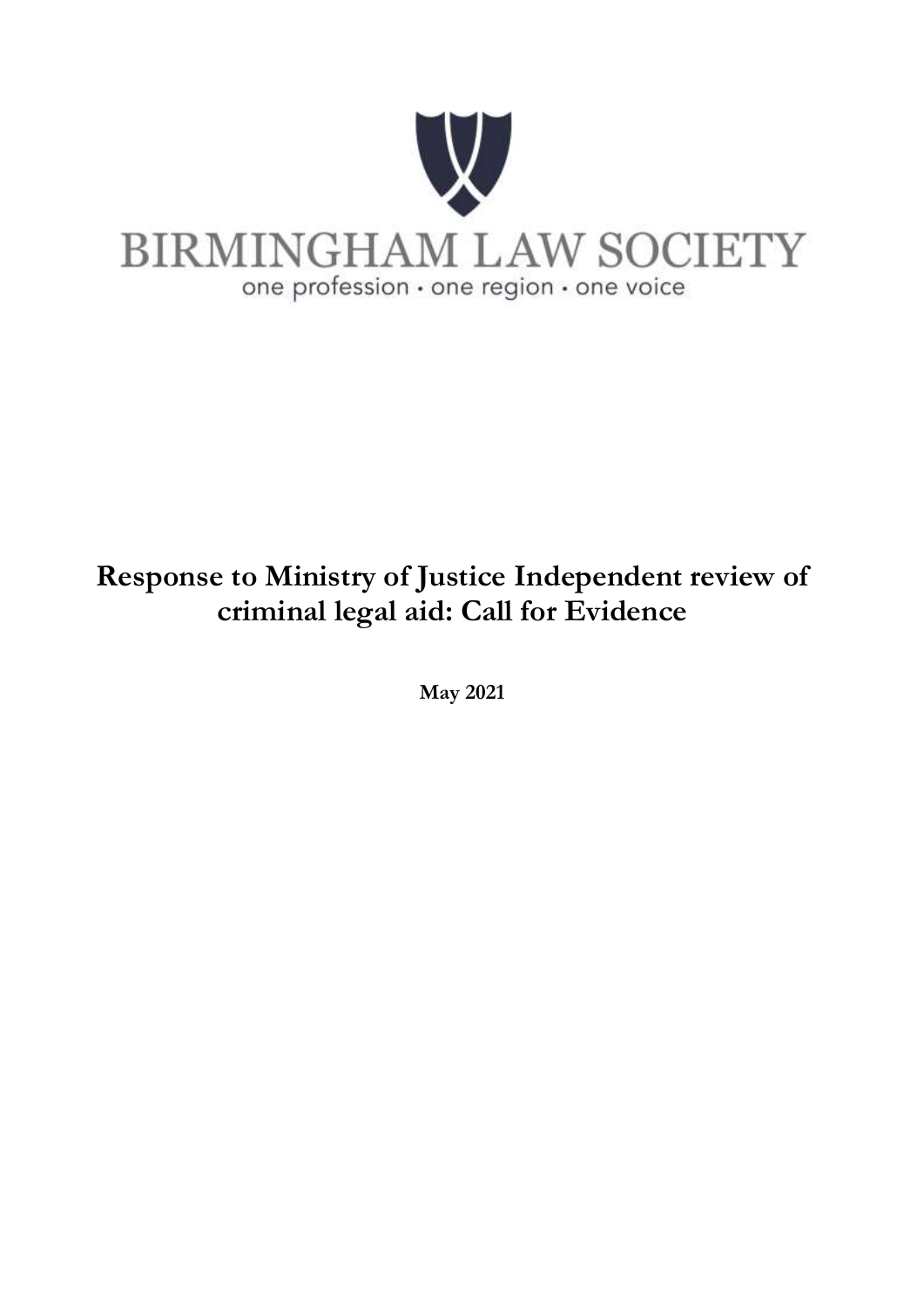# **Independent Criminal Legal Aid Review – Call for Evidence April 2021**

## **Response by the Criminal Law Committee of Birmingham Law Society**

The Criminal Law Committee consists of members drawn from throughout Birmingham and surrounding areas. Its co-opted members include representatives of the judiciary and the Legal Aid Agency, as well as HMCTS staff, probation officers, prosecutors, and others.

The Committee liaises with prisons, police and the courts about issues affecting all of our members. It also responds to consultations and lobbies on behalf of members and their clients.

#### *1. What do you consider are the main issues in the functioning of the Criminal Legal Aid System?*

#### Police station attendance fees

Police station fees are regarded as a loss-leader. The low fees paid mean that, frequently, police station attendances are a loss in real terms, rather than a loss of notional profitability, due to the use of police station agents. Previously, solicitors were incentivised to do the work because of the prospect of converting a proportion of police station cases into proceedings, which were more profitable. However, there are two issues with that approach in the current market: first, long periods of release pending investigation (RPI) mean that it is harder to keep hold of cases and retain clients in between the police station stage and court; second, proceedings themselves are in the main less profitable than they ever have been, and so it is harder to justify making a loss in the initial stages. The current system does not encourage quality, as it does not pay enough to attract quality advice. It is not sustainable, for the above reasons. The police station fee scheme encourages 'efficiency' in the sense that it encourages lawyers to do as little work on a case as possible, but that is a false sort of efficiency – see the changes to the AG Guidance on Disclosure, Annex B, which recognise the benefits of lawyers doing more, not less, work at the investigation/pre-charge stage.

When fees moved from hourly rates to fixed fees the theory was that there would be "swings and roundabouts". In other words, the positive return on some cases would compensate for the loss on other cases. The reality has been that most cases take far longer than was envisaged as comprising a "quick" case, but exceptional fees are rarely paid and, when claimed, attempts are made to mark them down, involving firms in costs appeal and further work in administration. The true reflection of the introduction of fixed fees is a significant cut in the value of police station work to practitioners. There is growing evidence of firms avoiding cases which are perceived to be challenging as the work involved is simply not properly remunerated. That has consequences for those arrested for the most serious offences, who may find themselves represented by an unregulated agent, with less experience than the solicitor who would traditionally have been applied to the case. Cases involving the most vulnerable in society (youths, those whose first language is not English/requiring an interpreter, those suffering with complex mental health issues) are unprofitable. The current fee system does not incentivise firms to accept such cases. Firms struggle to justify the use of senior solicitors at the police station due to the inadequate payment.

Police forces and Crown prosecutors are now encouraged to engage in pre-charge dialogue with the defence. The potential benefits are clear. We have responded to an earlier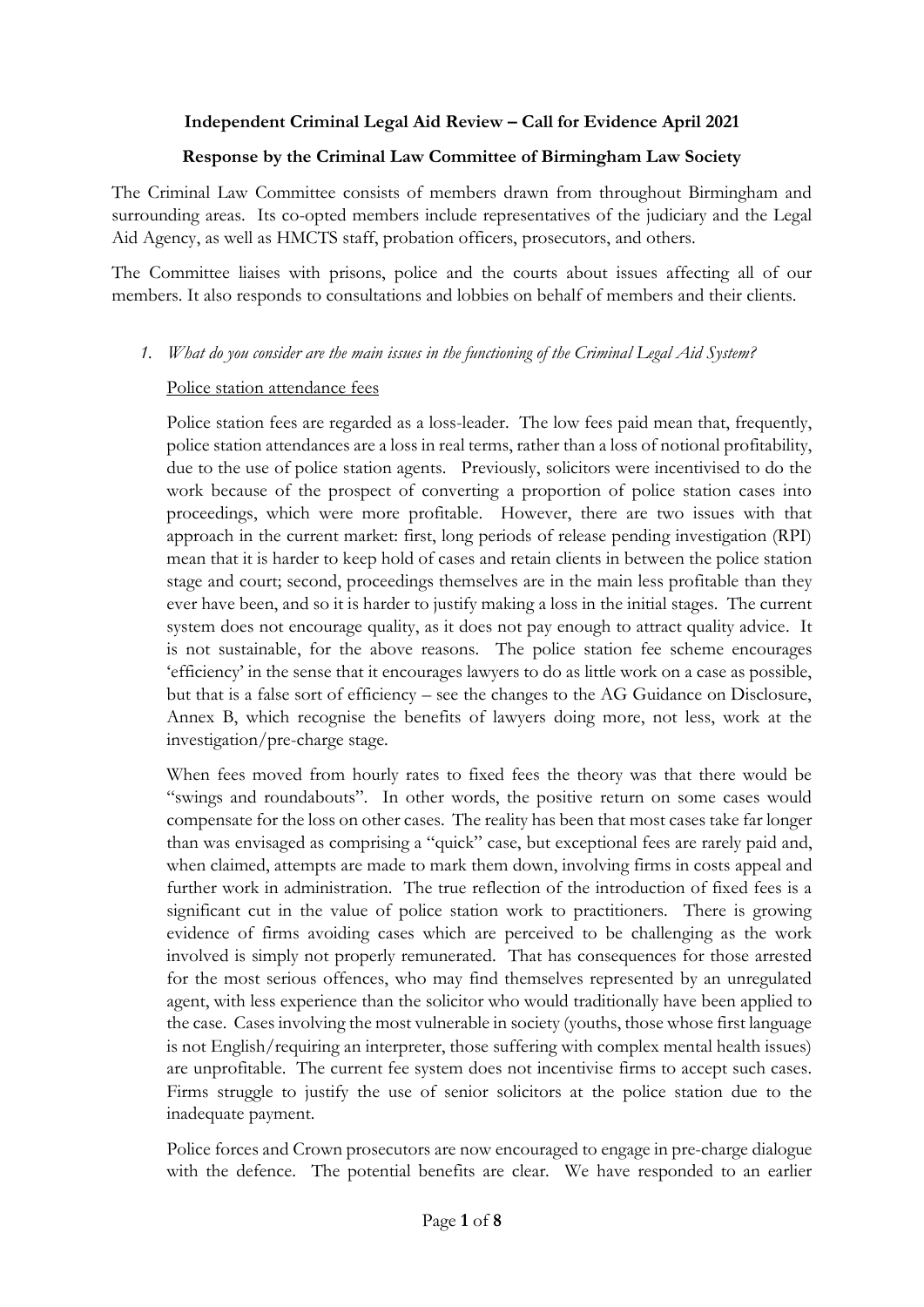consultation with our views regarding the need to properly remunerate that work. A consultation response has been published but, as yet, funding changes have not been made. The need to engage is present and requires urgent action on the part of Government to make immediate changes to the funding regime to enable this important work to take place.

## Preparation for first appearance.

Practitioners/defendants are now, rightly, encouraged by the courts to attend at the first hearing fully prepared for plea or allocation and, where appropriate, sentence. There is incentive for that within the fee structure in some cases (summary cases, guilty pleas) under the current legal aid scheme; because there is a fixed fee, if a short case can be done in a single hearing, it increases any profit to be made from the fixed fee. In more complex and/or serious cases, preparation for the first hearing is not incentivised under the current scheme: in cases destined for the Crown Court, a defendant may not be eligible for legal aid until the case has left the magistrates' court (despite the inevitability of the case going to the Crown Court and the defendant becoming eligible for legal aid in due course). The very low-income limit for legal aid in the magistrates' court excludes any defendant who is not in receipt of welfare benefits from assistance prior to transfer to the Crown Court.

#### Proceedings at the Youth Court.

This Committee raised concerns in previous consultations about ensuring quality advocacy in the Youth Court. The Youth Court frequently hears serious cases involving complex matters of evidence and law, and/or cases with vulnerable witnesses and defendants. The current scheme does not pay enough to attract experienced advocates or to justify specialist training that is (and should be) required. The same low fixed fees and escape fees apply to the Youth Court as for summary adult matters.

# Subsequent proceedings.

In confiscation proceedings, solicitors are remunerated at an hourly rate, which (although modest) is at least proportionate to the time spent on such matters. However, the advocate receives only a small additional fee to that payable for the substantive case under the Advocate Graduated Fee scheme. Frequently, confiscation proceedings are legally and factually more complex than the original criminal proceedings; they require different disciplines to those required for the main proceedings; these factors would ordinarily justify a change of instructed advocate to a more specialised advocate. None of this is remotely feasible under the current funding regime. As a result, the system does not attract sufficient expertise or quality. Mistakes are frequently made. The criminal justice system is left to pick up the pieces at a later stage, with unenforced confiscation orders and appeals. Defendants are committed to prison for failing to pay confiscation orders they are simply unable to pay. The current system of funding, particularly in respect of advocacy fees, encourages neither sustainability, quality nor efficiency. Given successive governments' focus on confiscation proceedings as a way to make convicted criminals pay back their gains, this part of the system should be properly funded.

*2. Do the incentives created by the current fee schemes and payments encourage sustainability, quality, and efficiency? Please explain your answer and specify which fee scheme or payment you are referring to.*

No. We do not accept that the current fee schemes contain such incentives. When we were consulted on the changes, it was indicated that they would bring with them greater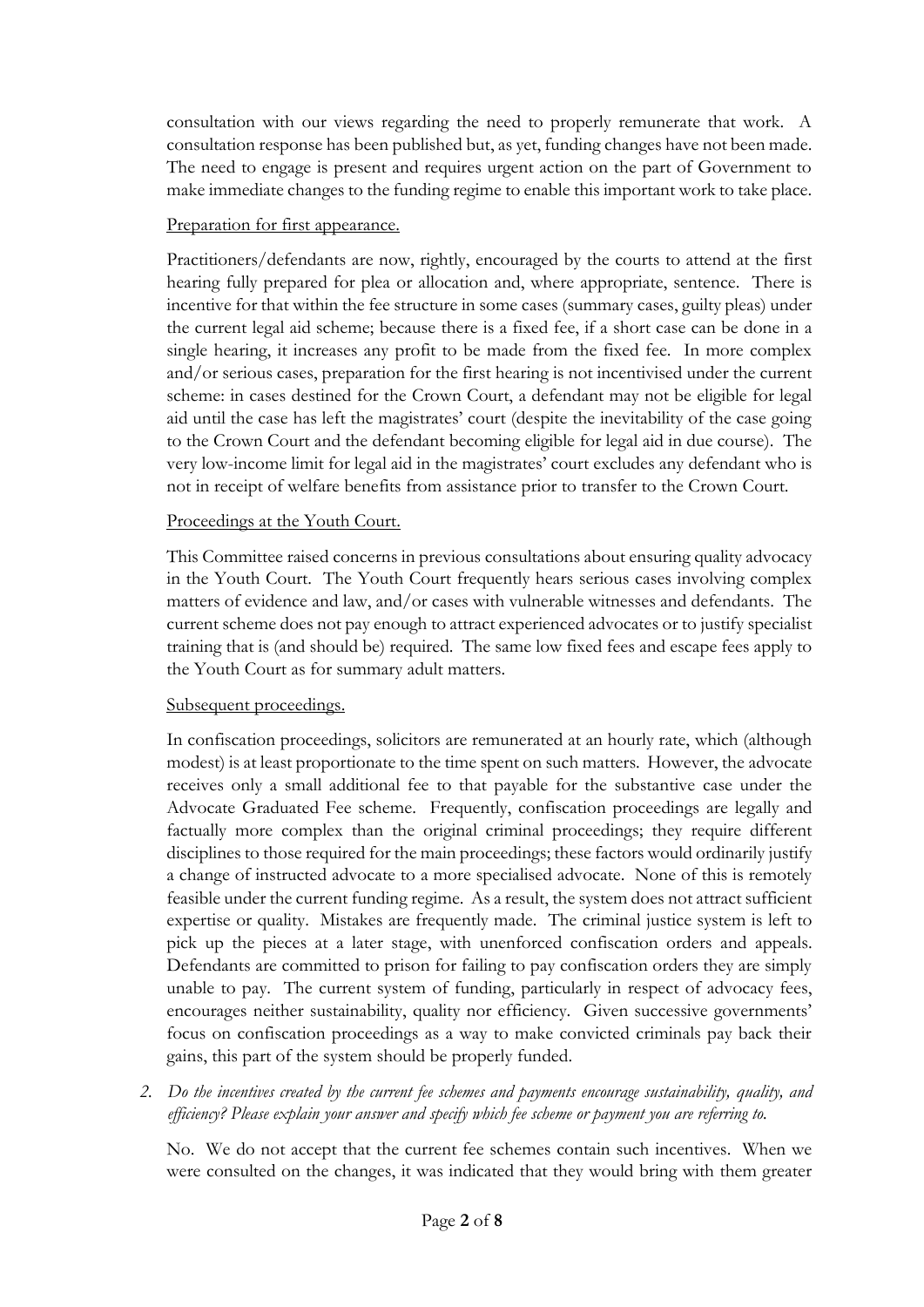certainty, reduced administration, and bureaucracy. Although those benefits may have been enjoyed in some areas of the Ministry of Justice and Legal Aid Agency they have not been provided to practitioners. Current reporting requirements still include the need for time recording of matters which are fixed fee. Although the process of calculating fees has been simplified by production of fixed fee bills notwithstanding the time engaged firms have not been able to row back on the complexity and scale of document production and financial management systems. On the contrary, practitioners have been required to implement yet more sophisticated systems including the move to paperless working and digital communication across the Criminal Justice System. The much-vaunted benefits at the time of launch did not materialise in the sense of a meaningful reduction in the administrative burden placed on practitioners.

*3. Are there any interactions between different participants within the Criminal Justice System, or ways of working between participants (for example, the Police, the CPS, and the Courts), that impact the efficiency or quality of criminal legal aid services?*

There are inefficiencies between the CPS and defence. These are likely to be more as a result of too few people dealing with too many cases on both sides. On the defence side, that arises because legal aid is so unprofitable, that economies are sought by employing as few staff as possible. That leaves insufficient time for fee-earners to devote to meaningful engagement with opponent. This has an inevitable impact upon the quality of criminal legal aid services.

During the pandemic, the move to remote working and re-alignment of the resources of all participants within the Criminal Justice System has highlighted some of the difficulties arising in communication in an already over-stressed system.

Direct engagement with the CPS from an early stage is often stymied by the time involved in obtaining a response. E-mail and letter-based communication is not dealt with promptly by HMCTS, CPS or the defence due to a lack of personnel. It is apparent from our contact through multi-agency groups that the police lack resources to investigate the vast number of cases pending, with the resulting increase in reliance on release of suspects under investigation and not subject to bail. This backloads the system and stores arrears of cases which, by the time charges are brought, are already of an unacceptable age. Even before the pandemic, members experienced suspects spending three years release under investigation prior to charge – and the backlog caused by the pandemic threatens to make periods of this length more commonplace. In recent months, the media have reported on delays in bringing cases to trial, figures which mask the issue as arising post-charge when, in reality, the delays arise from investigation onwards and are exacerbated by the limited resources available to all agencies.

Rarely have we witnessed a time when it has been so clear that the fellow feeling and empathy of all agencies involved in meeting to resolve the issues of the system derives from mutual understanding of the impact of decades of underfunding. It was traditionally felt that the Defence suffered most significantly from a lack of financial investment, but that sector has now been joined by every agency in the system.

*4. Do you consider that Criminal Legal Aid work, as currently funded, represents a sustainable career path for barristers, solicitors or legal executives? 4.1. Please explain the reason for your response to question 4. (above).*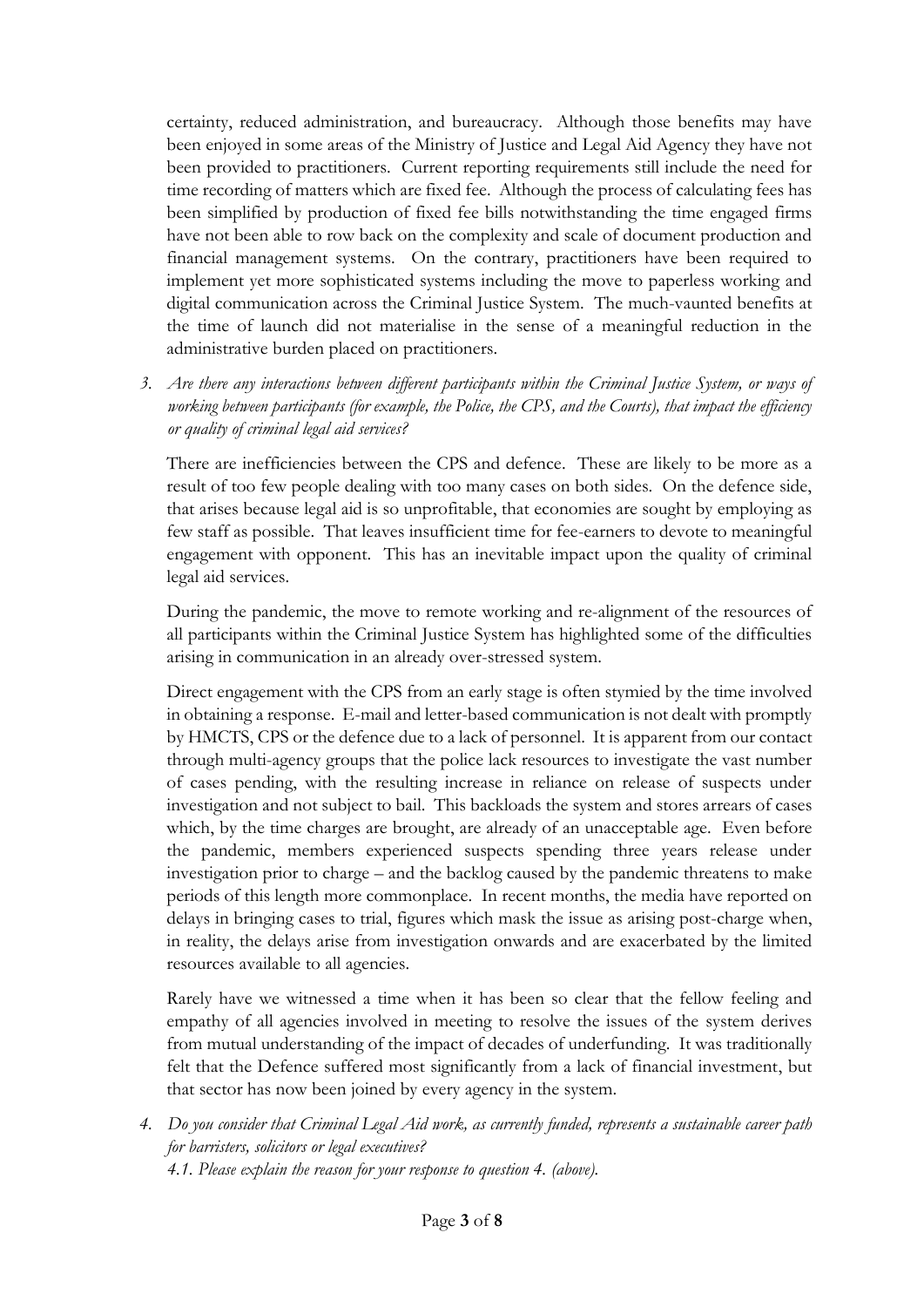*4.2. Are there any particular impacts on young lawyers, lawyers from particular socio-economic backgrounds, or on the ethnic or gender diversity of the profession, to which you would wish to draw attention?*

Pre-COVID, there were already significant concerns about the lack of new entrants to criminal practice, for both solicitors and barristers. One does not have to probe very deeply to find out why that is:

- Poor rates of remuneration compared to nearly any other area of law;
- Frequent unsocial hours;
- Often mentally and emotionally damaging work, for which there is little support;
- Poor work/life balance;
- High demands of regulatory compliance;
- The low standing of criminal defence lawyers in public discourse.

In the West Midlands, as in other regions, this is reflected in the ageing profession: The Law Society's 2018 research showed 42% of duty solicitors in the West Midlands were aged over 50, while only 9% were aged under 35. The average age of a Duty Solicitor nationally was 47. We strongly suspect those depressing figures have only worsened since 2018. The figures themselves present a bleak outlook for sustainability in the profession.

At the Bar, there are similar recruitment issues, with entire cohorts of pupil barristers at some local chambers electing not to practise in crime after completing a common law pupillage – despite in some cases having been drawn to the profession to do criminal work. In both professions, the best and brightest are being drawn elsewhere.

What of those already in the profession? It is our experience that more solicitors than ever are seeking to exit criminal practice early. The routes vary, but include:

- Early applications for judicial roles;
- CPS;
- Other areas of law, e.g. regulatory law;
- Leaving the law entirely. This appears to be a particular factor affecting female solicitors who are disproportionately affected by the impact of the issues under discussion.

The first three of these routes have factors in common – better pay, better conditions, better job security.

At the Bar, increasingly only those who are financially independent can afford to practise in crime. This has an obvious detrimental effect on diversity within the profession. The Criminal Bar Association Young Bar committee is inundated with concerns from its members that if things continue as they are, they will not be able to remain in criminal practice. Many barristers at the beginning of their career did not qualify for the Government's pandemic support package for the self-employed.

A further factor influencing sustainability is that the traditional firm model requires junior solicitors to buy equity in their firm. In crime, junior lawyers have little incentive to buy into their firm:

The capital cost and financial risk of buying into the firm may not be offset by the increased profits of equity partnership;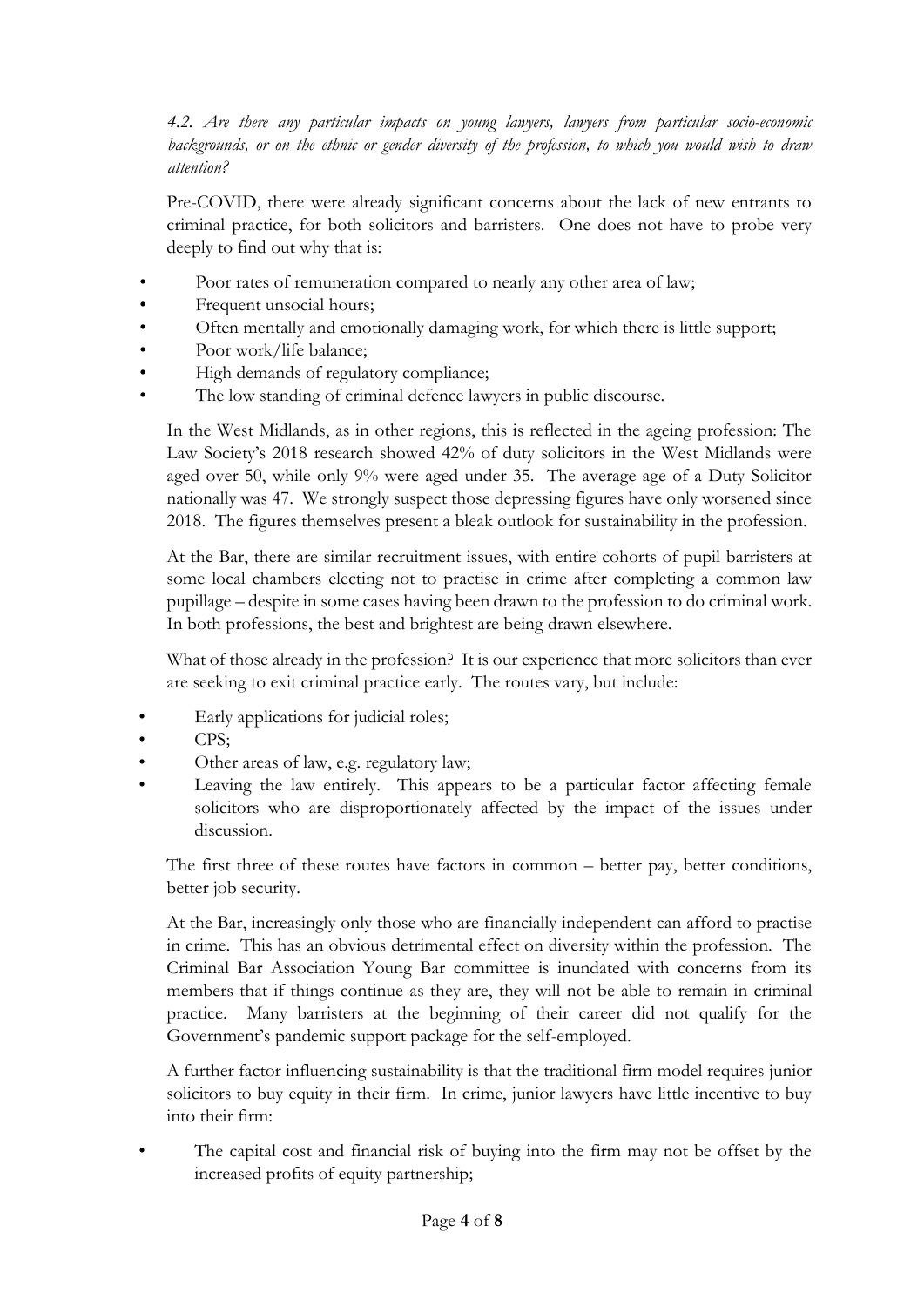- There is a significant risk, laid bare by recent proposed changes to criminal contracting, that unilateral changes in legal aid contracting could make the investment in equity worthless;
- The opportunity for profit is decreased still further by the increased costs and burden of regulation and technology, discussed below.

The upshot of this disincentive to equity partnership is that there are a growing number of ageing solicitors here within the West Midlands whose firms will simply cease to exist without a proper succession plan. According to research by The Law Society, the number of crime firms has fallen nationally by 10% within the last year alone and this trend is likely to continue as the full effects of the pandemic are felt.

Presumably, in part at least, as a result of these pressures, the market has seen a growth in non-traditional practices such as solicitors' chambers. In theory, freelance solicitors may also expand into the market, although the Committee has seen little evidence of this locally. While these practices can meet a need for advocacy and police station cover on an agency basis, it is difficult to see them fully supplanting the traditional firm model: given the regulatory burden on those operating in the legal aid market, self-employed solicitors simply do not have capacity to do the fee-earning work and also meet their regulatory and contractual obligations.

*5. Does the present structure of Criminal Legal Aid meet the needs of suspects, defendants, victims and witnesses? Please explain your answer.*

It does not. For the reasons developed above, the criminal legal aid system does not attract quality legal advice and representation; it pays lawyers as little as possible on the basis that they will do the bare minimum to service their cases. It does not incentivise meaningful dialogue between parties. It does not reward thorough case preparation (although the effect of the unused material fee scheme remains to be seen and has the potential to improve this). As a result, suspects and defendants are at risk of receiving a lower standard of advice and representation than that to which they are entitled.

We are of the view that the interests of victims and witnesses are only served if every part of the system operates effectively. For the reasons above, the current system actively inhibits the effectiveness of its participants and therefore falls short of meeting the needs of victims and witnesses – for example, through delayed trials, unnecessary trials, and disclosure issues which can lead to trials collapsing.

*6. Some working practices within the Criminal Justice System have changed due to the Coronavirus pandemic.*

*6.1. Are there any new working practices you would want to retain, and why?*

*6.2. Is there anything you wish to highlight regarding the impact of the pandemic on the Criminal Legal Aid System, and in particular whether there are any lessons to be learned?*

Despite this Committee's previous misgivings, CVP/video link has been shown to work well in appropriate cases. In the absence of further research into the effects of video hearings on engagement and sentence, we cautiously welcome the retention of use of video link hearings. They have the benefit of reducing travel time (which is unremunerated under the current scheme) and enables other work to be done from home/office while waiting for cases to be dealt with.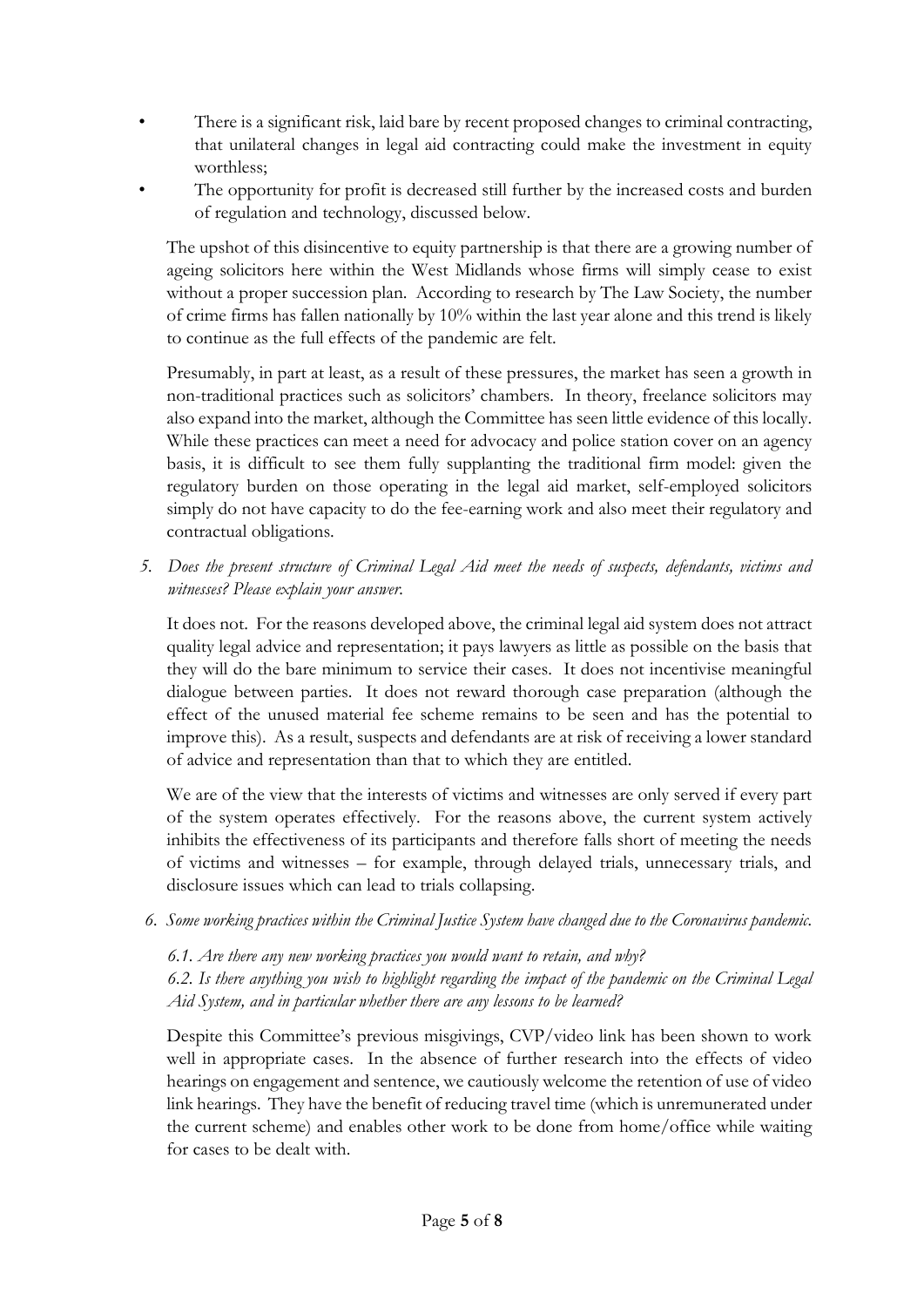Similarly, the use of remote attendance upon suspects detained at the police station has not been of universal benefit but has provided some scope for increasing efficiency. Forces which have embraced remote working have partnered with the defence to ensure an appropriate level of representation. We have misgivings about the apparent desire of the West Midlands Police and other forces nationwide to abandon the potential to make use of remote attendance at the first opportunity. We disagree with the view espoused by the National Police Chiefs Council that there should be an immediate return to attendance in all cases before the pandemic is deemed appropriately under control. That appears to us to clash with the Government's stated desire to exercise caution and appropriate infection control. It had been hoped that some of the effective systems created to ensure the efficient progress of cases during the pandemic could be retained at the discretion of all agencies in the Criminal Justice System in the broader interests of justice. It will prove a lost opportunity if agencies return to slavish adherence to the traditional ways of working in ignorance of the progress made over the last year.

There remains scope for remote attendance at prisons, police stations during the investigation process and court hearings at all levels with a view to reducing wasted travel, waiting and expense in disbursements. We encourage a thorough review of the gains made during the last year such that a system fit for the coming decades emerges.

A precipitous rush to return to working practices pre-pandemic would be short-sighted. Indeed, the Criminal Justice System could benefit from standardised practices in some areas (such as all prosecutors being able to attend remotely for sentencing hearings), rather than allowing local areas to have different rules. Likewise, there should be no reason Plea and Trial Preparation Hearings in the Crown Court could not be done remotely by defence advocates, so long as a conference had been held with the client beforehand.

# *7. What reforms would you suggest to remedy any of the issues you have identified?*

We accept that it is unrealistic to expect a return to payment on a time spent basis, although that is the only way to accurately match remuneration to the amount of work done.

In almost every other area of publicly funded professional life, there has been a recognition of the need for income to be reviewed with regard to inflation and changes in the cost of living. The Legal Aid budget appears to have been immune to that process. We have warned for the past two decades at every turn and in response to every consultation paper that neglecting investment in the Criminal Justice System would undermine the quality of justice and sustainability of practice. We continue to sound those warnings. It is of no consolation to hard pressed practitioners to have been proven right time and time again. The present review provides opportunity for a root and branch review of the current system. With over 50,000 jury trials presently in arrears, and many tens of thousands more summary trials pending, this significant review is to the benefit not just of practitioners but of complainants, suspects, defendants, witnesses, and all concerned with the process of upholding the rule of law in England and Wales.

*8. The Review will be conducting other exercises to gather data on the profitability of firms undertaking Criminal Legal Aid work and the remuneration of criminal defence practitioners. However, we would also welcome submissions on this subject as part of this call for evidence.*

Birmingham Law Society is not placed to provide data relating to the profitability of firms. The Society is a representative and membership organisation which does not collect